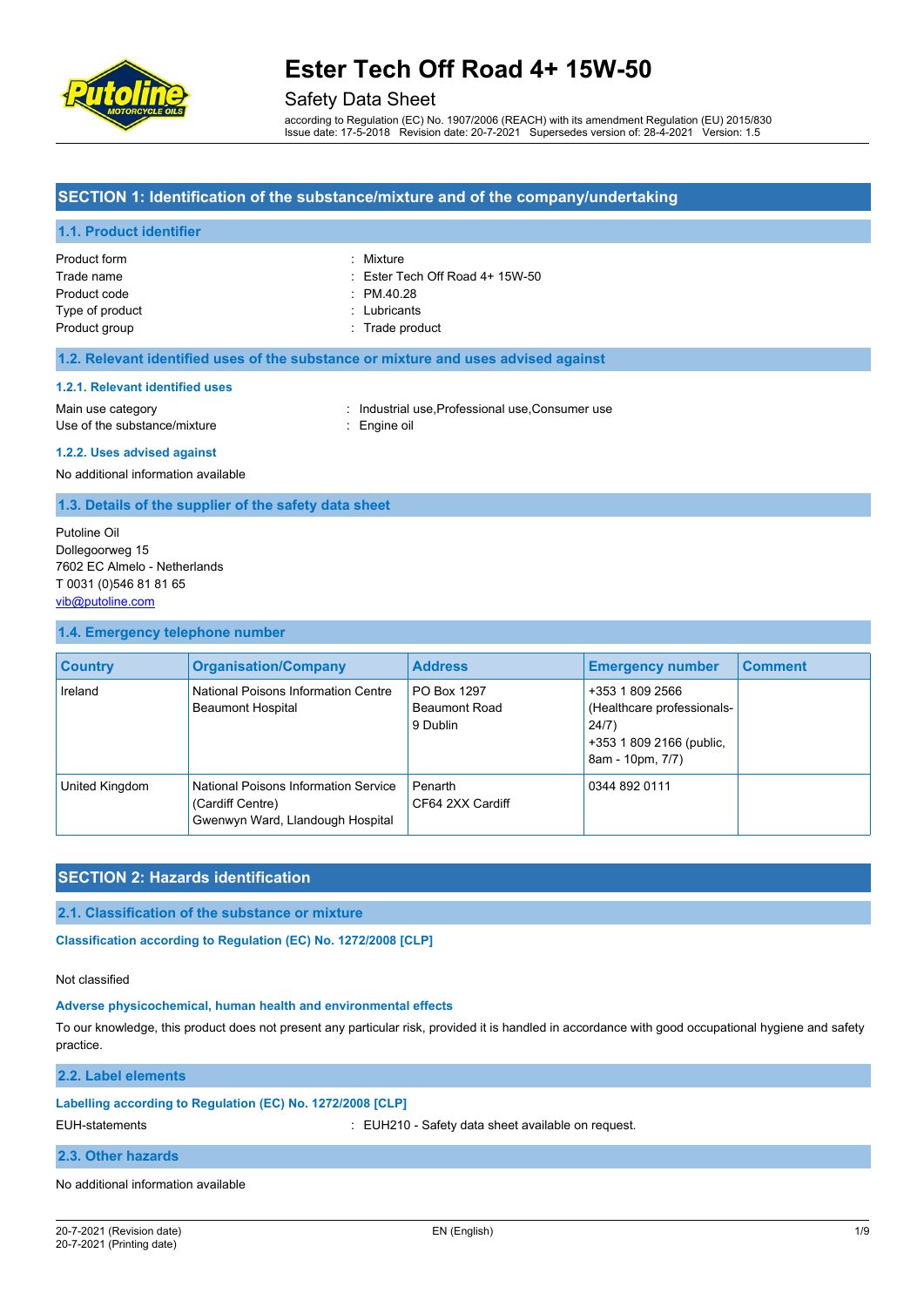# Safety Data Sheet

according to Regulation (EC) No. 1907/2006 (REACH) with its amendment Regulation (EU) 2015/830

# **SECTION 3: Composition/information on ingredients**

# **3.1. Substances**

Not applicable

# **3.2. Mixtures**

Comments : Highly refined mineral oils and additives.

| <b>Name</b>           | <b>Product identifier</b>                                                 | $\frac{9}{6}$ | <b>Classification according to</b><br><b>Regulation (EC) No.</b><br>1272/2008 [CLP] |
|-----------------------|---------------------------------------------------------------------------|---------------|-------------------------------------------------------------------------------------|
| Bis(nonylphenyl)amine | (CAS-No.) 36878-20-3<br>(EC-No.) 253-249-4<br>(REACH-no) 01-2119488911-28 | $0.3 - 2.5$   | Aquatic Chronic 4, H413                                                             |

Comments **Comments** : The highly refined mineral oil contains <3% (w/w) DMSOextract, according to IP346.

Full text of H- and EUH-statements: see section 16

| <b>SECTION 4: First aid measures</b>                                                                                                                       |                                                                                                                                                                                                             |
|------------------------------------------------------------------------------------------------------------------------------------------------------------|-------------------------------------------------------------------------------------------------------------------------------------------------------------------------------------------------------------|
| 4.1. Description of first aid measures                                                                                                                     |                                                                                                                                                                                                             |
| First-aid measures after inhalation<br>First-aid measures after skin contact<br>First-aid measures after eye contact<br>First-aid measures after ingestion | : Remove person to fresh air and keep comfortable for breathing.<br>: Wash skin with plenty of water.<br>: Rinse eyes with water as a precaution.<br>: Call a poison center or a doctor if you feel unwell. |
| 4.2. Most important symptoms and effects, both acute and delayed                                                                                           |                                                                                                                                                                                                             |
| Symptoms/effects                                                                                                                                           | : No additional information available.                                                                                                                                                                      |

**4.3. Indication of any immediate medical attention and special treatment needed**

Treat symptomatically.

| <b>SECTION 5: Firefighting measures</b>                         |                                                                                                                                             |
|-----------------------------------------------------------------|---------------------------------------------------------------------------------------------------------------------------------------------|
| 5.1. Extinguishing media                                        |                                                                                                                                             |
| Suitable extinguishing media<br>Unsuitable extinguishing media  | : Water spray. Dry powder. Foam. Carbon dioxide.<br>: Do not use a heavy water stream.                                                      |
| 5.2. Special hazards arising from the substance or mixture      |                                                                                                                                             |
| Fire hazard<br>Hazardous decomposition products in case of fire | Combustible liquid.<br>: Incomplete combustion releases dangerous carbon monoxide, carbon dioxide and other<br>toxic gases.                 |
| 5.3. Advice for firefighters                                    |                                                                                                                                             |
| Protection during firefighting                                  | : Do not attempt to take action without suitable protective equipment. Self-contained<br>breathing apparatus. Complete protective clothing. |

| <b>SECTION 6: Accidental release measures</b> |                                                                          |
|-----------------------------------------------|--------------------------------------------------------------------------|
|                                               |                                                                          |
|                                               | 6.1. Personal precautions, protective equipment and emergency procedures |
| 6.1.1. For non-emergency personnel            |                                                                          |
| Emergency procedures                          | : Ventilate spillage area.                                               |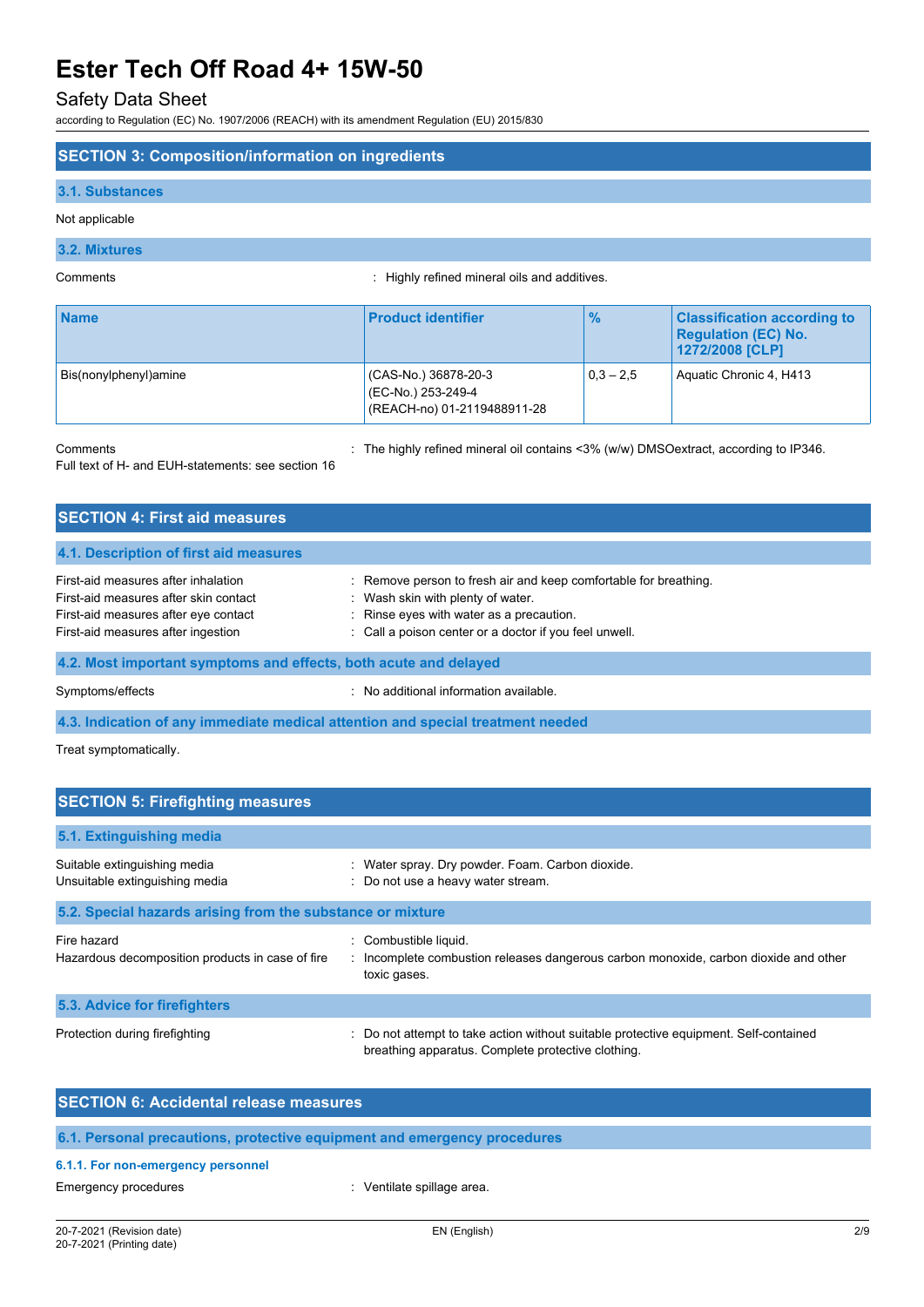# Safety Data Sheet

according to Regulation (EC) No. 1907/2006 (REACH) with its amendment Regulation (EU) 2015/830

| 6.1.2. For emergency responders                           |                                                                                                                                                                |
|-----------------------------------------------------------|----------------------------------------------------------------------------------------------------------------------------------------------------------------|
| Protective equipment                                      | : Do not attempt to take action without suitable protective equipment. For further information<br>refer to section 8. "Exposure controls/personal protection". |
| <b>6.2. Environmental precautions</b>                     |                                                                                                                                                                |
| Avoid release to the environment.                         |                                                                                                                                                                |
| 6.3. Methods and material for containment and cleaning up |                                                                                                                                                                |
| Methods for cleaning up<br>Other information              | : Take up liquid spill into absorbent material.<br>: Dispose of materials or solid residues at an authorized site.                                             |
| 6.4. Reference to other sections                          |                                                                                                                                                                |
| For further information refer to section 13.              |                                                                                                                                                                |
| <b>SECTION 7: Handling and storage</b>                    |                                                                                                                                                                |
| 7.1. Precautions for safe handling                        |                                                                                                                                                                |

| Hygiene measures                                                  | : Wash hands and other exposed areas with mild soap and water before eating, drinking or<br>smoking and when leaving work. |
|-------------------------------------------------------------------|----------------------------------------------------------------------------------------------------------------------------|
| 7.2. Conditions for safe storage, including any incompatibilities |                                                                                                                            |
| Storage conditions                                                | : Keep container closed when not in use. Keep in a cool, well-ventilated place away from<br>heat.                          |
| Storage temperature                                               | : $0-40$ °C                                                                                                                |
|                                                                   |                                                                                                                            |

Precautions for safe handling : Provide good ventilation in process area to prevent formation of vapour.

**7.3. Specific end use(s)**

No additional information available

# **SECTION 8: Exposure controls/personal protection**

# **8.1. Control parameters**

#### **8.1.1 National occupational exposure and biological limit values**

| <b>Ester Tech Off Road 4+ 15W-50</b>                                                                                                                       |                                           |
|------------------------------------------------------------------------------------------------------------------------------------------------------------|-------------------------------------------|
| <b>EU - Indicative Occupational Exposure Limit (IOEL)</b>                                                                                                  |                                           |
| Exposure limits/standards for materials that can be<br>formed when handling this product. When<br>mists/aerosols can occur the following is<br>recommended | 5 mg/m3 - ACGIH TLV (inhalable fraction). |

# **8.1.2. Recommended monitoring procedures**

No additional information available

# **8.1.3. Air contaminants formed**

No additional information available

# **8.1.4. DNEL and PNEC**

No additional information available

# **8.1.5. Control banding**

No additional information available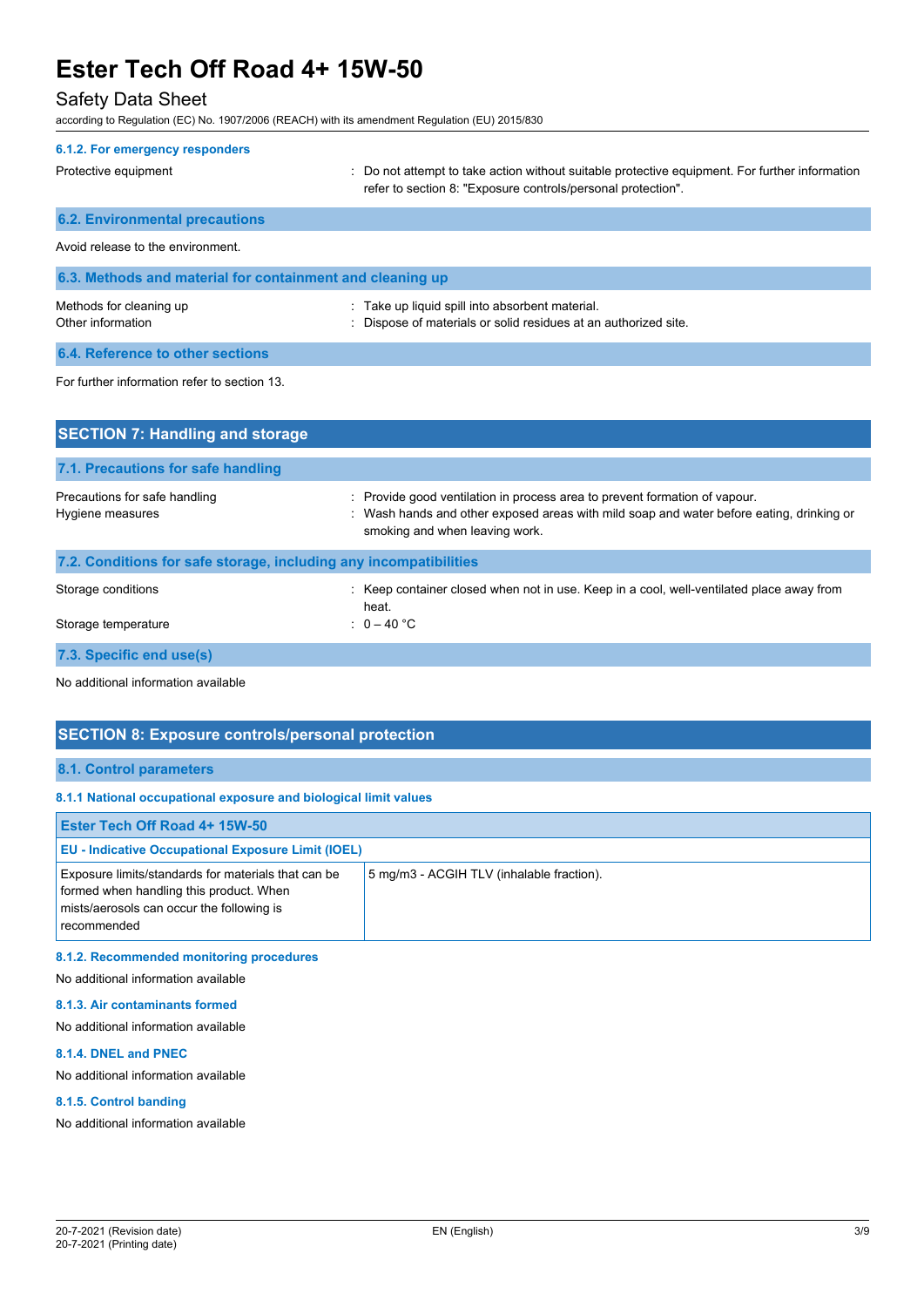# Safety Data Sheet

according to Regulation (EC) No. 1907/2006 (REACH) with its amendment Regulation (EU) 2015/830

# **8.2. Exposure controls**

### **8.2.1. Appropriate engineering controls**

### **Appropriate engineering controls:**

Ensure good ventilation of the work station.

### **8.2.2. Personal protection equipment**

**Personal protective equipment symbol(s):**



#### **8.2.2.1. Eye and face protection**

| <b>Eye protection:</b> |                             |                        |                 |
|------------------------|-----------------------------|------------------------|-----------------|
| Safety glasses         |                             |                        |                 |
| <b>Type</b>            | <b>Field of application</b> | <b>Characteristics</b> | <b>Standard</b> |
| Safety glasses         | Droplet                     | clear                  | EN 166          |

# **8.2.2.2. Skin protection**

# **Skin and body protection:** Wear suitable protective clothing

### **Hand protection:**

| Protective gloves |                      |                        |                |             |                   |
|-------------------|----------------------|------------------------|----------------|-------------|-------------------|
| Type              | <b>Material</b>      | <b>Permeation</b>      | Thickness (mm) | Penetration | <b>Standard</b>   |
| Reusable gloves   | Nitrile rubber (NBR) | $6$ ( $>$ 480 minutes) | $\geq 0.35$    |             | <b>EN ISO 374</b> |

| Other skin protection              |
|------------------------------------|
| Materials for protective clothing: |
| Wear suitable protective clothing  |

#### **8.2.2.3. Respiratory protection**

#### **Respiratory protection:**

In case of insufficient ventilation, wear suitable respiratory equipment

### **8.2.2.4. Thermal hazards**

No additional information available

# **8.2.3. Environmental exposure controls**

#### **Environmental exposure controls:**

Avoid release to the environment.

| <b>SECTION 9: Physical and chemical properties</b> |                                                            |  |
|----------------------------------------------------|------------------------------------------------------------|--|
|                                                    | 9.1. Information on basic physical and chemical properties |  |
| Physical state                                     | : Liauid                                                   |  |
| Colour                                             | brown.                                                     |  |
| Odour                                              | characteristic.                                            |  |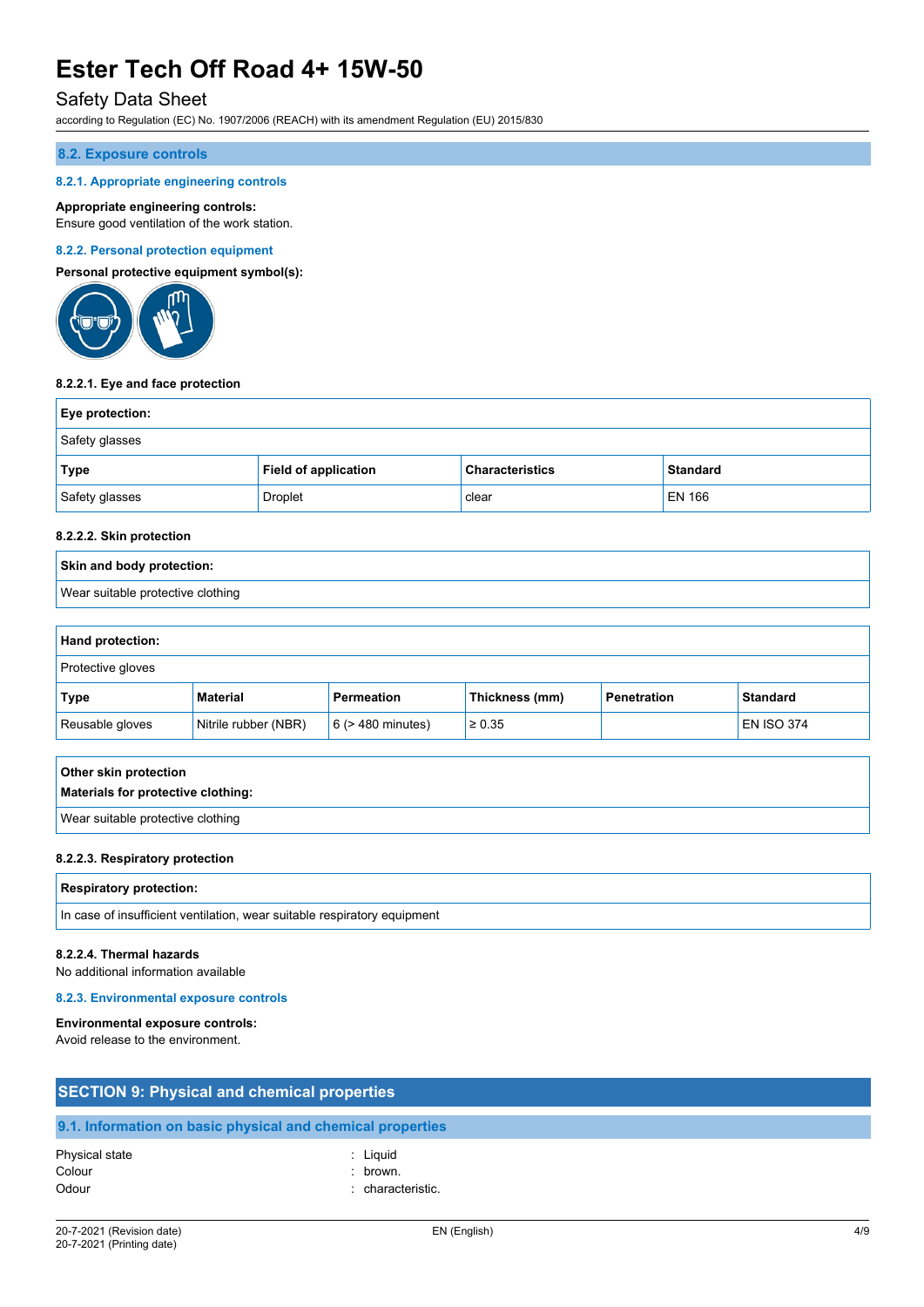# Safety Data Sheet

according to Regulation (EC) No. 1907/2006 (REACH) with its amendment Regulation (EU) 2015/830

| Odour threshold                                 | . No data available                                |
|-------------------------------------------------|----------------------------------------------------|
| рH                                              | : No data available                                |
| Relative evaporation rate (butylacetate=1)      | : No data available                                |
| Melting point                                   | : Not applicable                                   |
| Freezing point                                  | . No data available                                |
| Boiling point                                   | No data available                                  |
| Flash point                                     | $: 238 °C$ - ASTM D92 (COC)                        |
| Auto-ignition temperature                       | : No data available                                |
| Decomposition temperature                       | : No data available                                |
| Flammability (solid, gas)                       | $:$ Not applicable                                 |
| Vapour pressure                                 | No data available                                  |
| Relative vapour density at 20 °C                | : No data available                                |
| Relative density                                | $:$ No data available                              |
| Density                                         | : 0,855 kg/l (15 °C) - ASTM D4052                  |
| Solubility                                      | : Water: Practically not miscible.                 |
| Partition coefficient n-octanol/water (Log Pow) | : No data available                                |
| Viscosity, kinematic                            | 114 mm <sup>2</sup> /s (40 °C) - ASTM D7279        |
| Viscosity, dynamic                              | No data available                                  |
| Explosive properties                            | : Presents no particular fire or explosion hazard. |
| Oxidising properties                            | No data available                                  |
| <b>Explosive limits</b>                         | No data available                                  |

# **9.2. Other information**

VOC content : 0 %

# **SECTION 10: Stability and reactivity**

# **10.1. Reactivity**

The product is non-reactive under normal conditions of use, storage and transport.

### **10.2. Chemical stability**

Stable under normal conditions.

**10.3. Possibility of hazardous reactions**

Reacts violently with (strong) oxidizers.

**10.4. Conditions to avoid**

None under recommended storage and handling conditions (see section 7).

**10.5. Incompatible materials**

No additional information available

**10.6. Hazardous decomposition products**

No decomposition if stored normally.

| <b>SECTION 11: Toxicological information</b>                                    |                                                          |  |
|---------------------------------------------------------------------------------|----------------------------------------------------------|--|
| 11.1 Information on toxicological effects                                       |                                                          |  |
| Acute toxicity (oral)<br>Acute toxicity (dermal)<br>Acute toxicity (inhalation) | : Not classified<br>: Not classified<br>: Not classified |  |
| Bis(nonylphenyl)amine (36878-20-3)                                              |                                                          |  |
| LD50 oral rat                                                                   | > 5000 mg/kg bodyweight (OECD 401 method)                |  |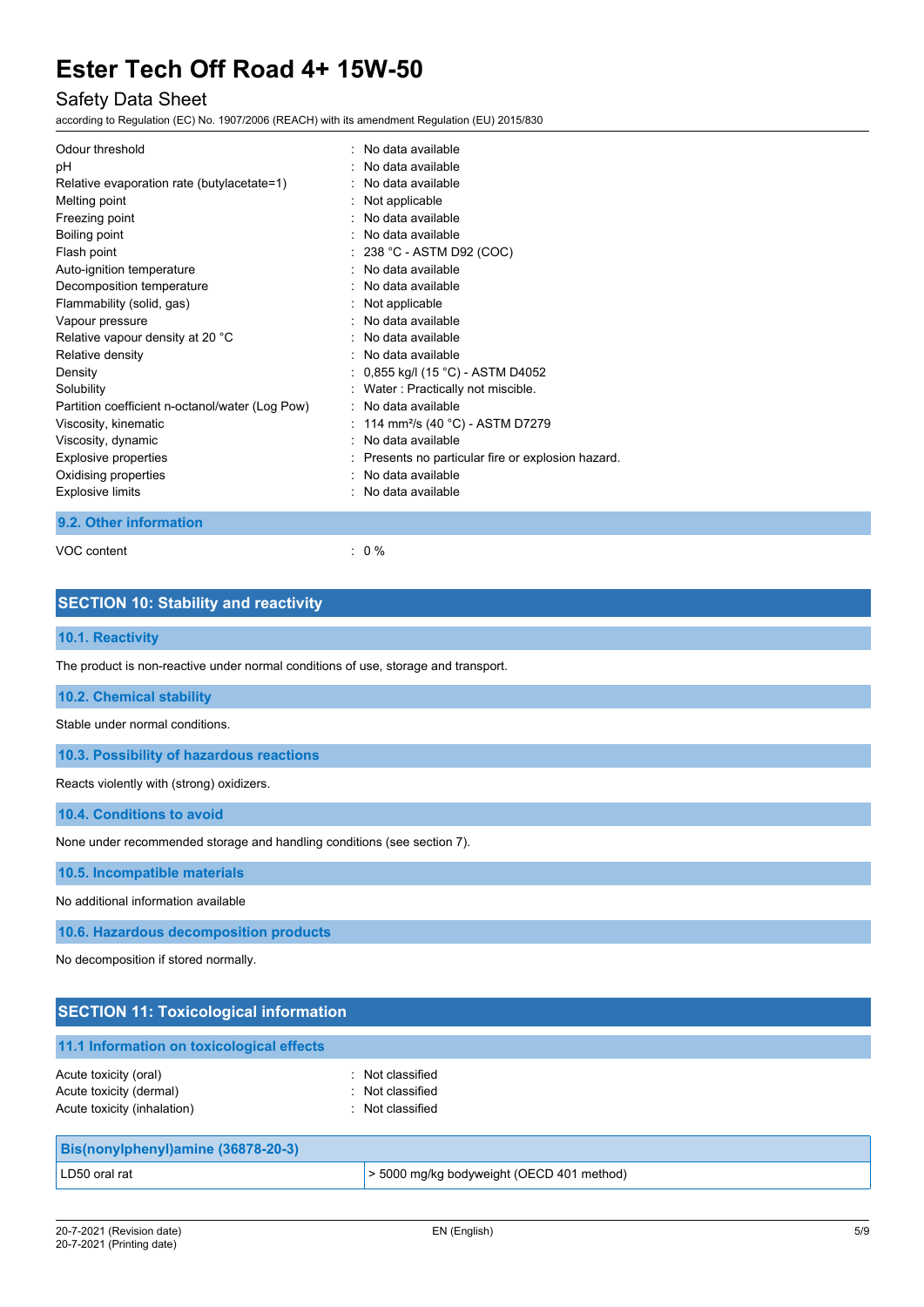# Safety Data Sheet

according to Regulation (EC) No. 1907/2006 (REACH) with its amendment Regulation (EU) 2015/830

| LD50 dermal rat                   | > 2000 mg/kg bodyweight (OECD 402 method)   |
|-----------------------------------|---------------------------------------------|
| Skin corrosion/irritation         | : Not classified                            |
| Serious eye damage/irritation     | : Not classified                            |
| Respiratory or skin sensitisation | : Not classified                            |
| Germ cell mutagenicity            | : Not classified                            |
| Carcinogenicity                   | : Not classified                            |
| Reproductive toxicity             | : Not classified                            |
| STOT-single exposure              | : Not classified                            |
| STOT-repeated exposure            | : Not classified                            |
| Aspiration hazard                 | : Not classified                            |
| Ester Tech Off Road 4+ 15W-50     |                                             |
| Viscosity, kinematic              | 114 mm <sup>2</sup> /s (40 °C) - ASTM D7279 |

| <b>SECTION 12: Ecological information</b>                                              |                                                                                                                            |  |  |
|----------------------------------------------------------------------------------------|----------------------------------------------------------------------------------------------------------------------------|--|--|
| 12.1. Toxicity                                                                         |                                                                                                                            |  |  |
| Ecology - general                                                                      | : The product is not considered harmful to aquatic organisms nor to cause long-term adverse<br>effects in the environment. |  |  |
| Hazardous to the aquatic environment, short-term<br>(acute)                            | : Not classified                                                                                                           |  |  |
| Hazardous to the aquatic environment, long-term<br>(chronic)<br>Not rapidly degradable | : Not classified                                                                                                           |  |  |

| Bis(nonylphenyl)amine (36878-20-3)  |                                           |  |
|-------------------------------------|-------------------------------------------|--|
| LC50 - Fish [1]                     | > 100 mg/l Brachydanio rerio (zebra-fish) |  |
| EC50 - Crustacea [1]                | > 100 mg/l (OECD 202 method)              |  |
| EC50 72h - Algae [1]                | $> 100$ mg/l                              |  |
| NOEC chronic crustacea              | $> 10$ mg/l                               |  |
| NOEC chronic algae                  | $> 10$ mg/l                               |  |
| 12.2. Persistence and degradability |                                           |  |
| Bis(nonylphenyl)amine (36878-20-3)  |                                           |  |
| Biodegradation                      | 1 % (test concentration 20,1 mg/l)        |  |
| 12.3. Bioaccumulative potential     |                                           |  |
| No additional information available |                                           |  |
| 12.4. Mobility in soil              |                                           |  |

No additional information available

**12.5. Results of PBT and vPvB assessment**

No additional information available

**12.6. Other adverse effects**

No additional information available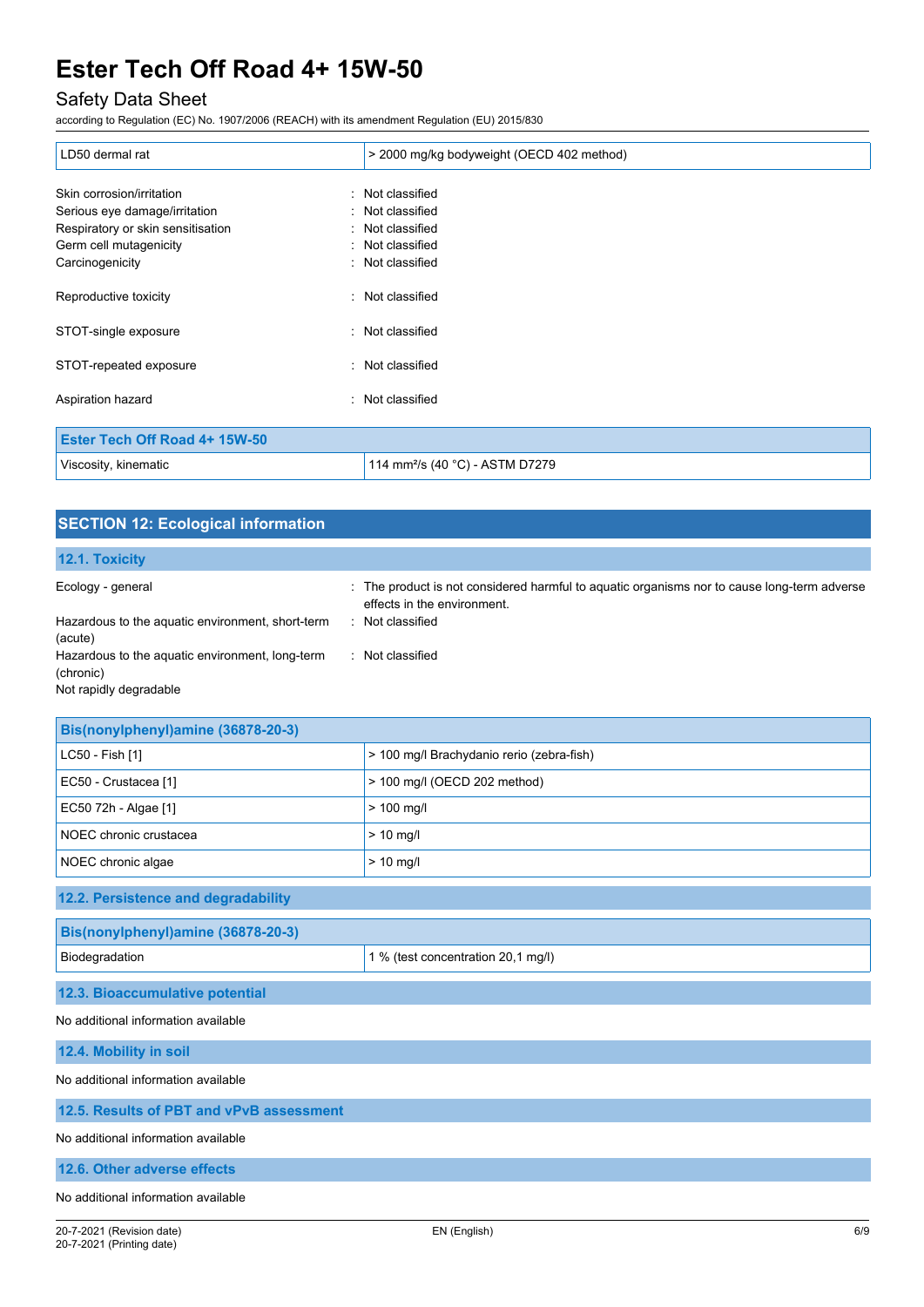# Safety Data Sheet

according to Regulation (EC) No. 1907/2006 (REACH) with its amendment Regulation (EU) 2015/830

### **SECTION 13: Disposal considerations**

#### **13.1. Waste treatment methods**

Product/Packaging disposal recommendations : Dispose in a safe manner in accordance with local/national regulations.

Waste treatment methods : Dispose of contents/container in accordance with licensed collector's sorting instructions.

European List of Waste (LoW) code : 13 02 05<sup>\*</sup> - mineral-based non-chlorinated engine, gear and lubricating oils

# **SECTION 14: Transport information**

### In accordance with ADR / IMDG / IATA / ADN / RID

| <b>ADR</b>                             | <b>IMDG</b>                      | <b>IATA</b>    | <b>ADN</b>     | <b>RID</b>     |
|----------------------------------------|----------------------------------|----------------|----------------|----------------|
| 14.1. UN number                        |                                  |                |                |                |
| Not applicable                         | Not applicable                   | Not applicable | Not applicable | Not applicable |
| 14.2. UN proper shipping name          |                                  |                |                |                |
| Not applicable                         | Not applicable                   | Not applicable | Not applicable | Not applicable |
|                                        | 14.3. Transport hazard class(es) |                |                |                |
| Not applicable                         | Not applicable                   | Not applicable | Not applicable | Not applicable |
| 14.4. Packing group                    |                                  |                |                |                |
| Not applicable                         | Not applicable                   | Not applicable | Not applicable | Not applicable |
| 14.5. Environmental hazards            |                                  |                |                |                |
| Not applicable                         | Not applicable                   | Not applicable | Not applicable | Not applicable |
| No supplementary information available |                                  |                |                |                |

# **14.6. Special precautions for user**

**Overland transport** Not applicable **Transport by sea** Not applicable **Air transport** Not applicable **Inland waterway transport** Not applicable **Rail transport** Not applicable

**14.7. Transport in bulk according to Annex II of Marpol and the IBC Code**

Not applicable

# **SECTION 15: Regulatory information**

**15.1. Safety, health and environmental regulations/legislation specific for the substance or mixture**

### **15.1.1. EU-Regulations**

Contains no REACH substances with Annex XVII restrictions

Contains no substance on the REACH candidate list ≥ 0,1 % / SCL

Contains no REACH Annex XIV substances

Contains no substance subject to Regulation (EU) No 649/2012 of the European Parliament and of the Council of 4 July 2012 concerning the export and import of hazardous chemicals.

Contains no substance subject to Regulation (EU) No 2019/1021 of the European Parliament and of the Council of 20 June 2019 on persistent organic pollutants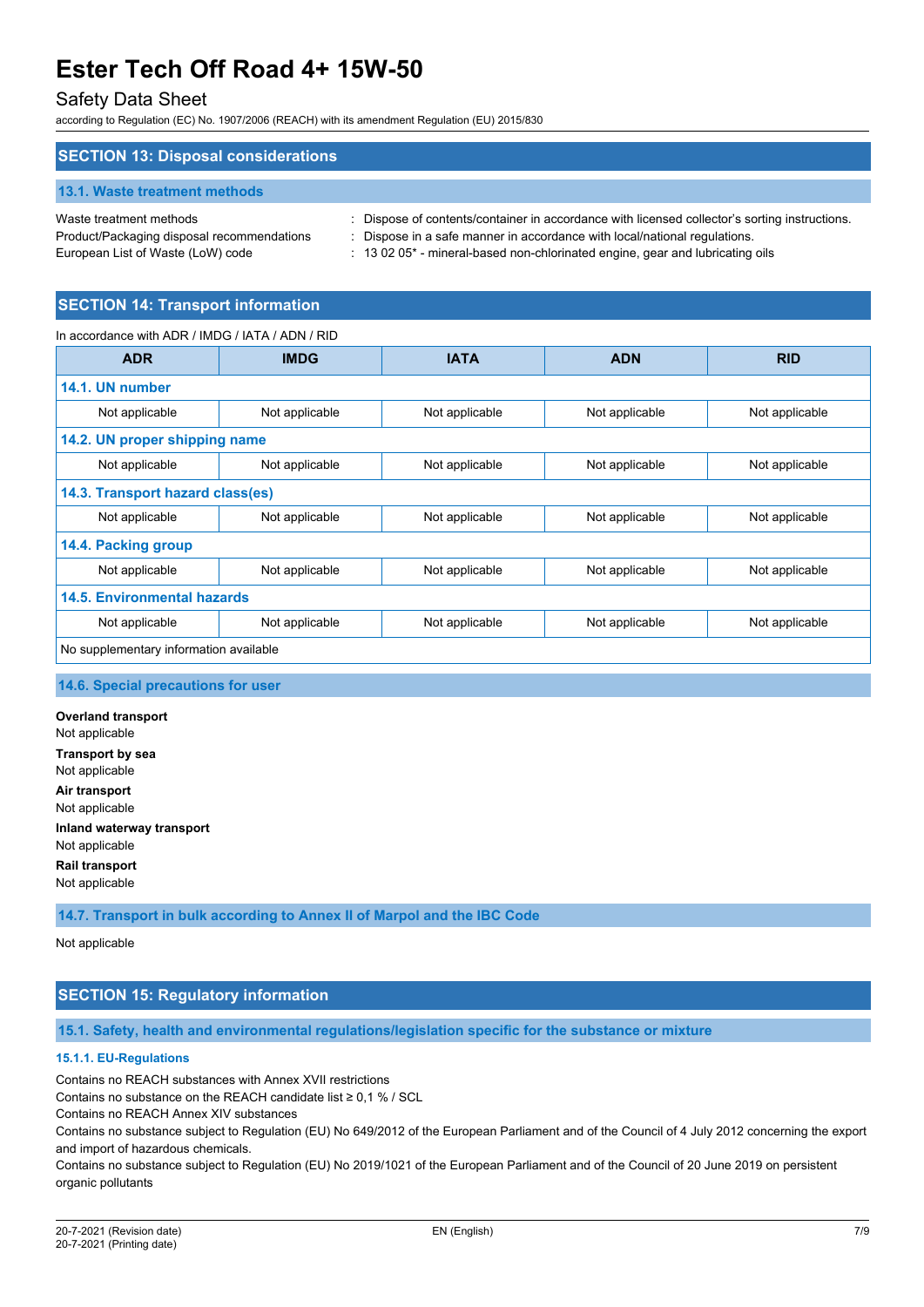# Safety Data Sheet

according to Regulation (EC) No. 1907/2006 (REACH) with its amendment Regulation (EU) 2015/830

VOC content : 0 %

# **15.1.2. National regulations**

No additional information available

**15.2. Chemical safety assessment**

No chemical safety assessment has been carried out

# **SECTION 16: Other information**

| Indication of changes: |                                           |               |                 |
|------------------------|-------------------------------------------|---------------|-----------------|
| <b>Section</b>         | <b>Changed item</b>                       | <b>Change</b> | <b>Comments</b> |
|                        | Revision date                             | Modified      |                 |
|                        | Supersedes                                | Modified      |                 |
| 3                      | Composition/information on<br>ingredients | Modified      |                 |
| 4.1                    | First-aid measures after ingestion        | Modified      |                 |
| 4.2                    | Symptoms/effects                          | Modified      |                 |
| 16                     | Abbreviations and acronyms                | Modified      |                 |

| European Agreement concerning the International Carriage of Dangerous Goods by Inland Waterways |
|-------------------------------------------------------------------------------------------------|
| European Agreement concerning the International Carriage of Dangerous Goods by Road             |
| <b>Acute Toxicity Estimate</b>                                                                  |
| <b>Bioconcentration factor</b>                                                                  |
| <b>Biological limit value</b>                                                                   |
| Biochemical oxygen demand (BOD)                                                                 |
| Chemical oxygen demand (COD)                                                                    |
| <b>Derived Minimal Effect level</b>                                                             |
| Derived-No Effect Level                                                                         |
| European Community number                                                                       |
| Median effective concentration                                                                  |
| European Standard                                                                               |
| International Agency for Research on Cancer                                                     |
| International Air Transport Association                                                         |
| International Maritime Dangerous Goods                                                          |
| Median lethal concentration                                                                     |
| Median lethal dose                                                                              |
| Lowest Observed Adverse Effect Level                                                            |
| No-Observed Adverse Effect Concentration                                                        |
| No-Observed Adverse Effect Level                                                                |
| No-Observed Effect Concentration                                                                |
| Organisation for Economic Co-operation and Development                                          |
|                                                                                                 |